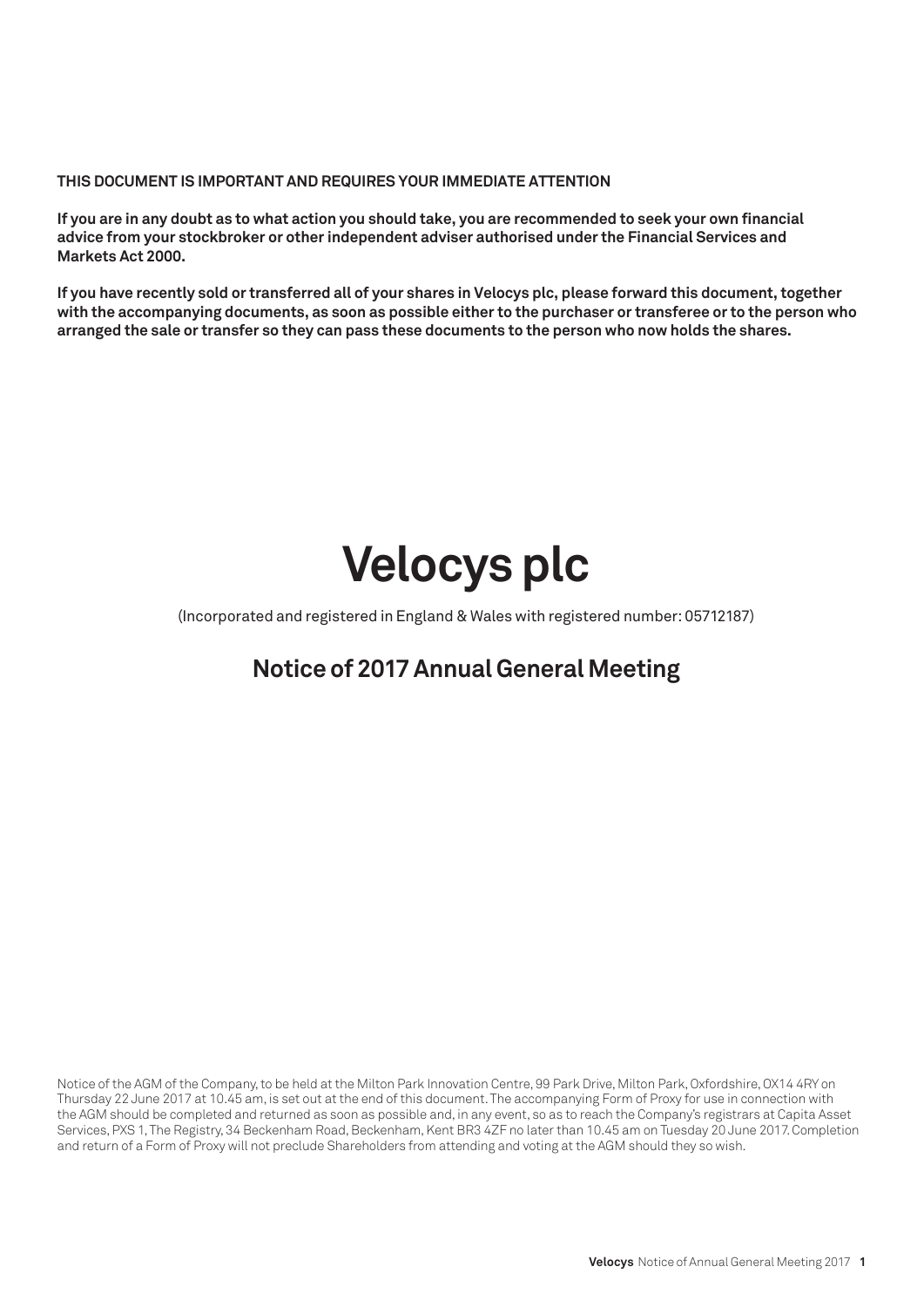## **Letter from the Chairman of the Company**

(Incorporated and registered in England & Wales with registered number: 05712187)

Dr Pierre Jungels (Chairman) David Pummell (Chief Executive Officer)<br>Susan Robertson (Chief Financial Officer) Milton Park (Susan Park Milton Park Milton Park Milton Park (Susan P Susan Robertson (Chief Financial Officer) Dr Paul F. Schubert (Chief Operating Officer) Julian West (Senior Independent Director) Sandy Shaw (Non-Executive Director) Ross Allonby (Non-Executive Director)

25 May 2017

To the holders of Ordinary Shares and for information purposes only, to holders of options under the Company's share option schemes.

#### Dear Shareholder,

#### **2017 Annual General Meeting**

I am writing to give you details of the resolutions to be proposed at the Company's 2017 AGM to be held at the Milton Park Innovation Centre, 99 Park Drive, Milton Park, Oxfordshire, OX14 4RY on Thursday 22 June 2017 at 10.45 am, and which are set out in the notice of AGM at the end of this document (the 'Notice').

Shareholders should read the contents of this document in conjunction with the audited financial statements of the Company for the financial year ended 31 December 2016, together with the reports of the Directors and auditors thereon (the 'Accounts'), copies of which are being mailed to Shareholders together with this notice.

Shareholders will be aware that, as set out in the circular to shareholders dated 16 May 2017, the Company has agreed that its three largest Shareholders, which include Ervington Investments Limited and Lansdowne Partners, have the right, for so long as one of the Shareholders (together with any affiliate or person acting in concert with it) holds a minimum of 14 per cent. of the issued share capital of the Company, to jointly nominate an individual (who will not be an employee or consultant of those Shareholders) to be appointed to the Board as a Non-Executive Director, subject to approval of the identity of that individual by the Company and the Company's nominated advisor. The nominated individual shall be entitled to fees or remuneration from the Company in the same manner as other Non-Executive Directors of the Company. This appointment right is conditional on the issue of the Convertible Loan Notes, which are the subject of proposals which shareholders have been asked to approve at the General Meeting convened for 11:00 a.m. on 1 June 2017.

These Shareholders have indicated that they intend to nominate Andrew Morris in this role. Mr Morris has extensive experience as Chairman, CEO, CFO and Group Finance Director and significant involvement in financing and business development for AIM companies, SMEs and private equity backed organisations. He has considerable experience in the power and renewable energy, energy from waste and biofuels sectors.

The Board anticipates that the appointment of Mr Morris will be confirmed following the conclusion of the General Meeting, and that a further announcement will be made at that time. The Board is therefore proposing a resolution for Mr Morris' reappointment at the 2017 Annual General Meeting.

#### **The Board of Directors**

The Company's Articles of Association provide that Directors are subject to election by shareholders at the first opportunity after their appointment. In addition, one third of Directors are subject to retirement by rotation at each annual general meeting. The Board has agreed that, in line with best corporate governance practice, all Directors should stand for re-appointment at the 2017 Annual General Meeting.

Biographical details of each of the directors (other than Mr Morris) proposed for reappointment are set out on the company's website at www.velocys.com.

**Directors: Registered Office:**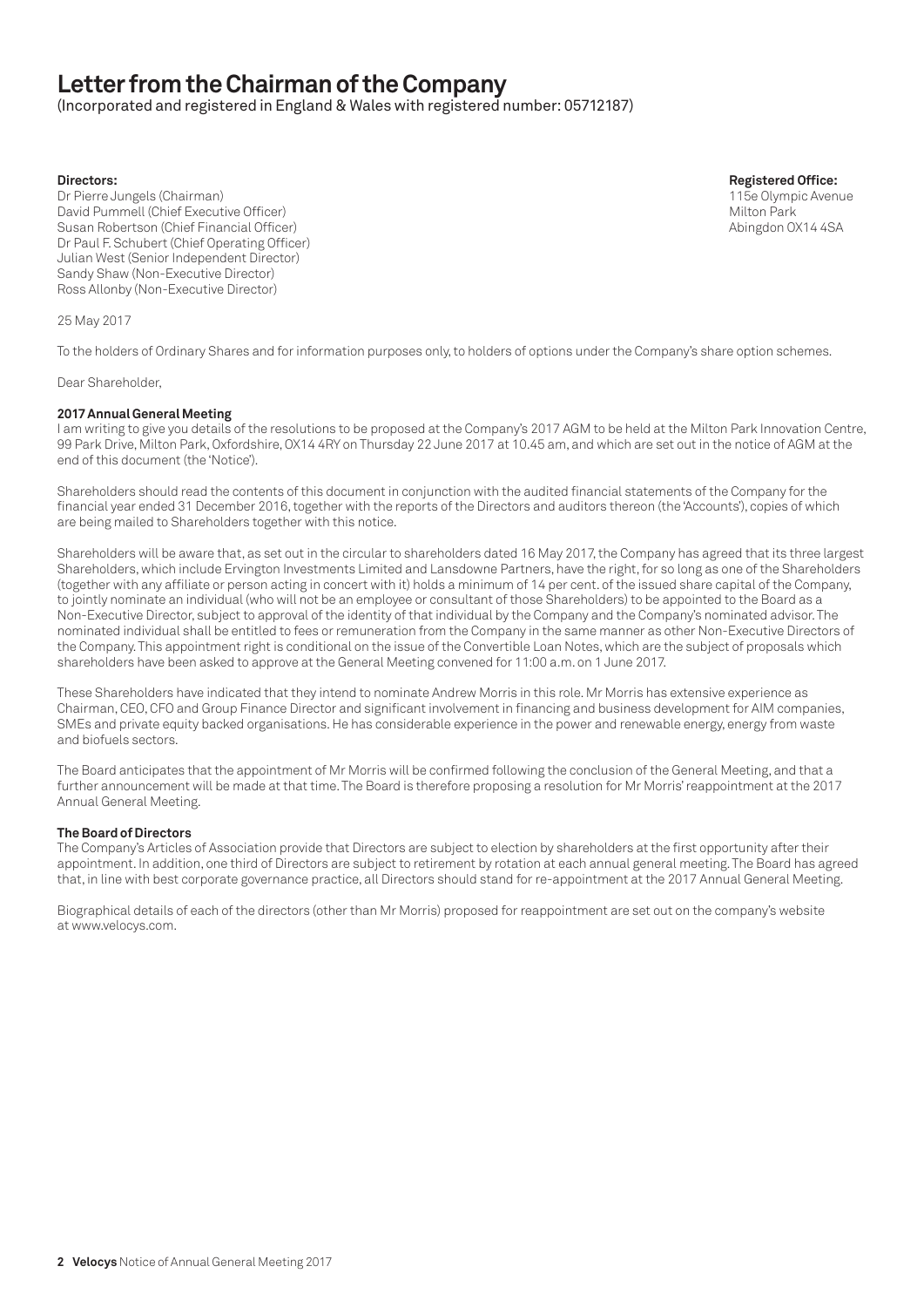#### **Annual General Meeting**

The following resolutions will be proposed at the AGM:

#### **Ordinary Resolutions**

Resolutions nos. 1 to 12, and 15 are to be proposed at the Meeting as ordinary resolutions (each requiring more than 50 per cent. of the votes cast to be in favour of the resolution in order for it to be passed), as follows:

#### **Resolution no. 1 – Report and Accounts**

To receive, consider and adopt the annual accounts of the Company as at 31 December 2016 and the Directors' and auditors' reports thereon (resolution no. 1);

To re-elect the following directors who retire in accordance with the provisions of the UK Corporate Governance Code and, being eligible, offer themselves for election. The Board has noted that Dr Pierre Jungels has served more than three consecutive three year terms of office and considers that he continues to make a significant contribution to the Company:

#### **Resolution no. 2 – Re-election of Director**

To re-elect Susan Robertson, who retires as a Director and, being eligible, offers herself for re-election as a Director at the Annual General Meeting (resolution no. 2);

#### **Resolution no. 3 – Re-election of Director**

To re-elect Sandy Shaw, who retires as a Director and, being eligible, offers herself for re-election as a Director at the Annual General Meeting (resolution no. 3);

#### **Resolution no. 4 – Re-election of Director**

To re-elect David Pummell, who retires as a Director and, being eligible, offers himself for re-election as a Director at the Annual General Meeting (resolution no. 4);

#### **Resolution no. 5 – Re-election of Director**

To re-elect Ross Allonby, who retires as a Director and being eligible, offers himself for re-election as a Director at the Annual General Meeting (resolution no. 5);

#### **Resolution no. 6 – Re-election of Director**

To re-elect Pierre Jungels, who retires as a Director and being eligible, offers himself for re-election as a Director at the Annual General Meeting (resolution no. 6);

#### **Resolution no. 7 – Re-election of Director**

To re-elect Julian West, who retires as a Director and being eligible, offers himself for re-election as a Director at the Annual General Meeting (resolution no. 7);

#### **Resolution no. 8 – Re-election of Director**

To re-elect Paul Schubert, who retires as a Director and being eligible, offers himself for re-election as a Director at the Annual General Meeting (resolution no. 8);

#### **Resolution no. 9 – Election of Director**

To elect Andrew Morris, who retires as a Director and, being eligible, offers himself for election as a Director at the Annual General Meeting (resolution no. 9);

#### **Resolution no. 10 – Re-appointment of auditors**

To re-appoint PricewaterhouseCoopers LLP as auditors of the Company (resolution no. 10);

#### **Resolution no. 11 – Determination of auditors' remuneration**

To authorise the Directors to fix the auditors' remuneration (resolution no. 11); and

#### **Resolution no. 12– Authority of Directors to allot shares**

Resolution no. 12 will be proposed as an ordinary resolution to authorise the Directors to allot Equity Securities (as defined in the Articles) up to a maximum aggregate nominal amount of £480,052.39 (representing approximately 33% of the total ordinary share capital of the Company presently in issue). This authority replaces the authority granted on 14 June 2016 and will expire on 31 July 2018 or at the conclusion of the next AGM, whichever is the earlier. The Directors have no present intention of exercising this authority.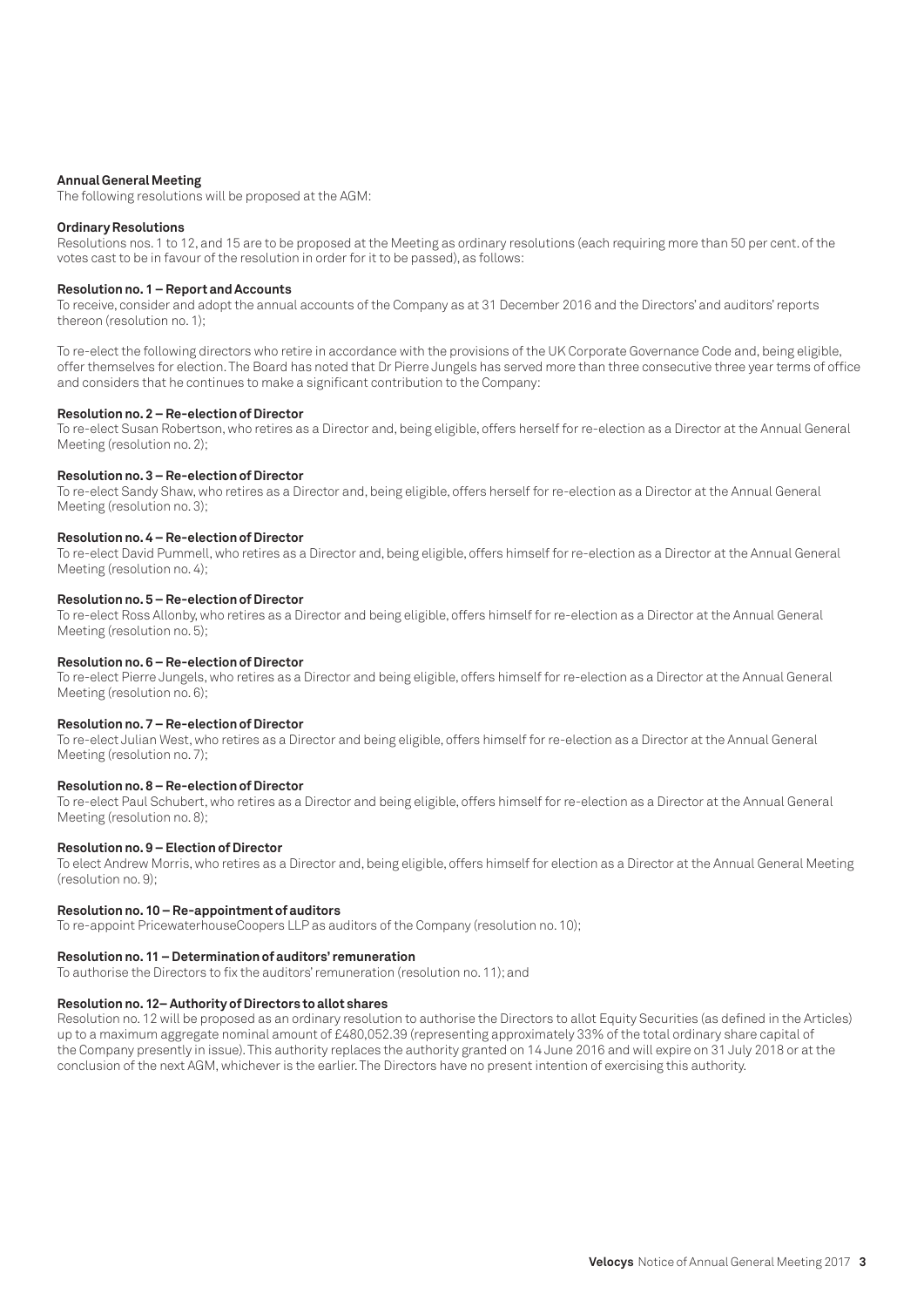## **Letter from the Chairman of the Company** (continued)

(Incorporated and registered in England & Wales with registered number: 05712187)

#### **Special Resolutions**

Resolution nos. 13 and 14 are to be proposed at the Meeting as special resolutions (each requiring at least 75 per cent. of the votes cast to be in favour of the resolution in order for it to be passed), as follows:

#### **Resolution no. 13 – Renewal of authority of Directors to allot shares for cash disapplying statutory pre-emption rights**

Resolution no. 13 will be proposed as a special resolution to empower the Directors to issue Equity Securities on a non pre-emptive basis up to a maximum aggregate nominal value of £144,015.72 (representing approximately 10 per cent. of the total ordinary share capital of the Company presently in issue). The Directors have no present intention of exercising this authority but it will enable the Directors, at their discretion, to allot a limited number of equity securities (or treasury shares) for cash and also provide the Directors with greater flexibility to take advantage of business opportunities as they arise.

#### **Resolution no. 14 – Authority to purchase own shares**

Resolution no.14 will be proposed as a special resolution to authorise the Company to purchase up to 14,401,572 of its own Ordinary Shares in the market, representing 10 per cent. of the current issued ordinary share capital of the Company, at a price of not less than the nominal value of the Ordinary Shares and not more than the amount equal to 5 per cent. above the average of the middle market quotations of the Ordinary Shares as derived from the London Stock Exchange for the five business days immediately preceding the day on which the Ordinary Share is contracted to be purchased. If approved, this authority will expire at the conclusion of next year's AGM.

The Directors have no present intention of making such purchases, but it is considered to be prudent to have this authority so as to be able to act at short notice if circumstances change. The authority would, however, only be exercised if the Directors believe that to do so would result in an increase in earnings per share and would be in the best interests of shareholders generally.

Options over an aggregate of 11,264,994 Ordinary Shares in the Company were outstanding as at 22 May 2017 representing 7.82 per cent. of the Company's issued ordinary share capital at that date and which would represent 8.69 per cent of the Company's issued ordinary share capital if the authority proposed at the AGM to buy back 14,401,572 Ordinary Shares was exercised in full (and all of the repurchased shares were cancelled).

The resolution will also permit the Company to purchase its own shares to hold as treasury shares rather than cancelling them. The treasury shares can be subsequently cancelled, sold for cash or used to satisfy share awards granted under employee share award schemes and would therefore provide the Company with additional flexibility in the management of its capital base. As at 22 May 2017, the Company did not hold any of its Ordinary Shares as treasury shares.

The Directors would consider holding as treasury shares any shares which the Company purchases pursuant to the authority proposed to be granted by resolution no. 14. In relation to any repurchased shares held in treasury however, unless such shares are subsequently cancelled, earnings per share will only be increased on a temporary basis until such time as the shares are subsequently sold out of treasury.

#### **Ordinary Resolution**

#### **Resolution no. 15 – Ratification of payments in excess of the amount specified in Article 92 of the Company's Articles of Association**

During the three financial years ended 31 December 2016, fees were paid to the Chairman and other Non-Executive Directors in excess of the aggregate limit of £250,000 specified in Article 92 of the Articles adopted on 22 June 2011. This amount was set at the formation of the Company in 2006 and although the Articles allow this amount to be amended by ordinary resolution, and despite the growth of the Company since this point, no subsequent amendment has been made.

At the Company's 2016 AGM held on 14 June 2016, shareholders approved an Ordinary Resolution to approve and ratify any payments during the two years ended 31 December 2015 out of the funds of the Company by way of fees for the services of the Chairman and the Non-Executive Directors in excess of the amount specified in Article 92, the breach of which was inadvertent.

At the Board meeting in September 2016, in light of the breach of Article 92, the Non-Executive Directors voluntarily agreed that they would each accept a cut in fees to reduce the annual cost of fees to within the limit of £250,000.

The aggregate amount of these fees, as set out in the Company's annual reports, for the years ended 31 December 2016 and 2015 is as follows.

|                                                             | 2016    | 2015    |
|-------------------------------------------------------------|---------|---------|
|                                                             |         |         |
| Aggregate fees paid to Chairman and Non-Executive Directors | 268,500 | 271,853 |

Resolution no. 15 is proposed as an Ordinary Resolution to approve and ratify any payments to the Chairman and the Non-Executive Directors during the year ended 31 December 2016 out of the funds of the Company by way of fees for their services in excess of the amount specified in Article 92.

None of the directors concerned, nor any persons connected to them, will vote on Resolution no. 15.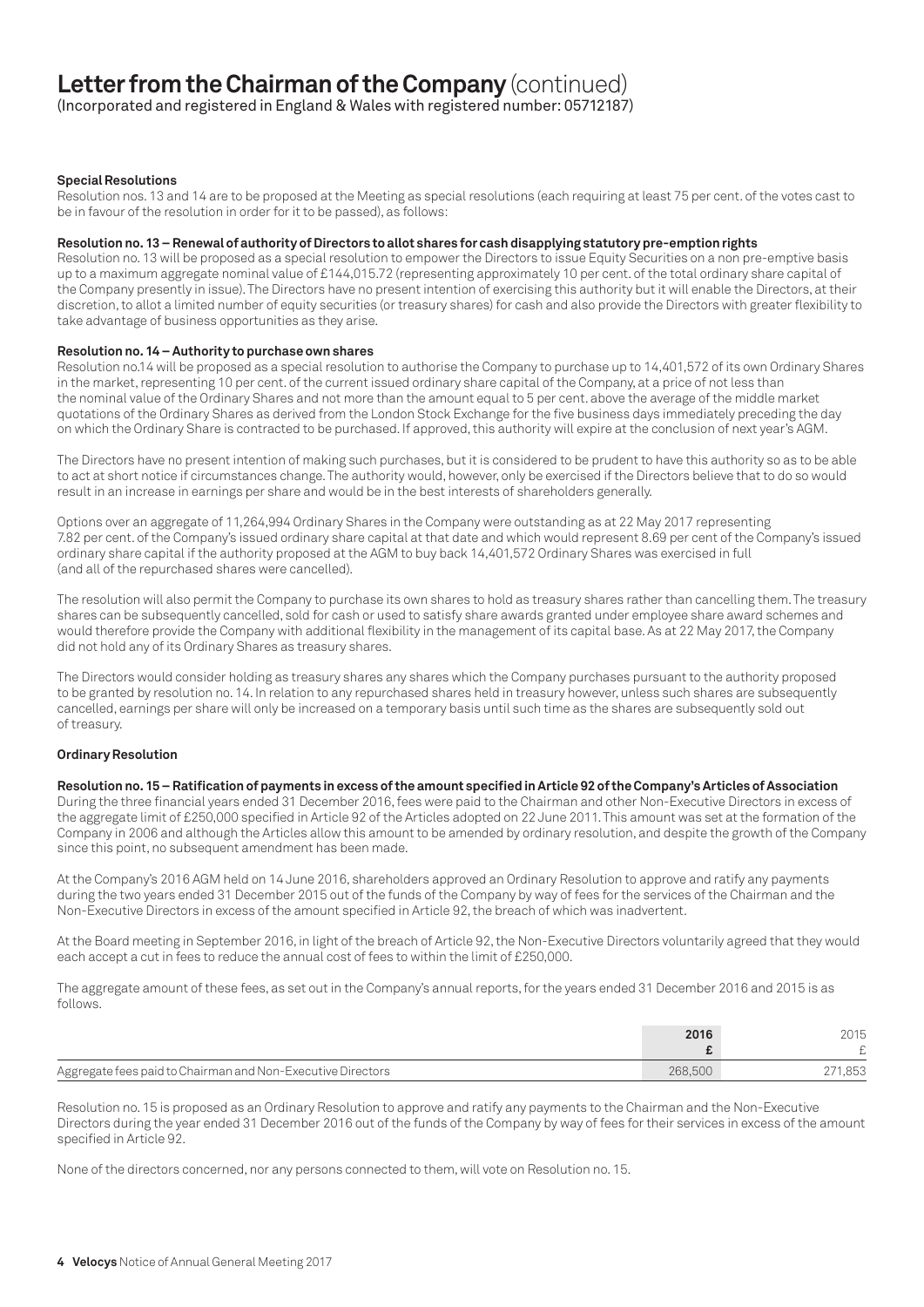#### **Action to be taken**

Shareholders will find enclosed with this document a Form of Proxy for use at the AGM. Whether or not you propose to attend the AGM in person, you are requested to complete the Form of Proxy and to return it to the Company's registrars, Capita Asset Services, PXS 1, The Registry, 34 Beckenham Road, Beckenham, Kent BR3 4ZF, United Kingdom so as to arrive not later than Tuesday 20 June 2017 at 10.45 am. Unless the Form of Proxy is received by this date and time, the Form of Proxy will be invalid. The completion and return of a Form of Proxy will not preclude you from attending the AGM and voting in person if you so wish.

#### **Recommendation**

The Directors consider the resolutions to be proposed at the AGM are in the best interests of the Company and the shareholders as a whole. Consequently, the Directors unanimously recommend that you vote in favour of the Resolutions to be proposed at the AGM as they intend to do in respect of their own beneficial holdings which in aggregate amount to 620,663 Ordinary Shares in the Company, representing 0.43 per cent. of the Company's current issued ordinary share capital and of the votes that could be cast at the AGM.

Yours faithfully

**Pierre Jungels** Chairman 25 May 2017

Registered Office: 115e Olympic Avenue Milton Park Abingdon OX14 4SA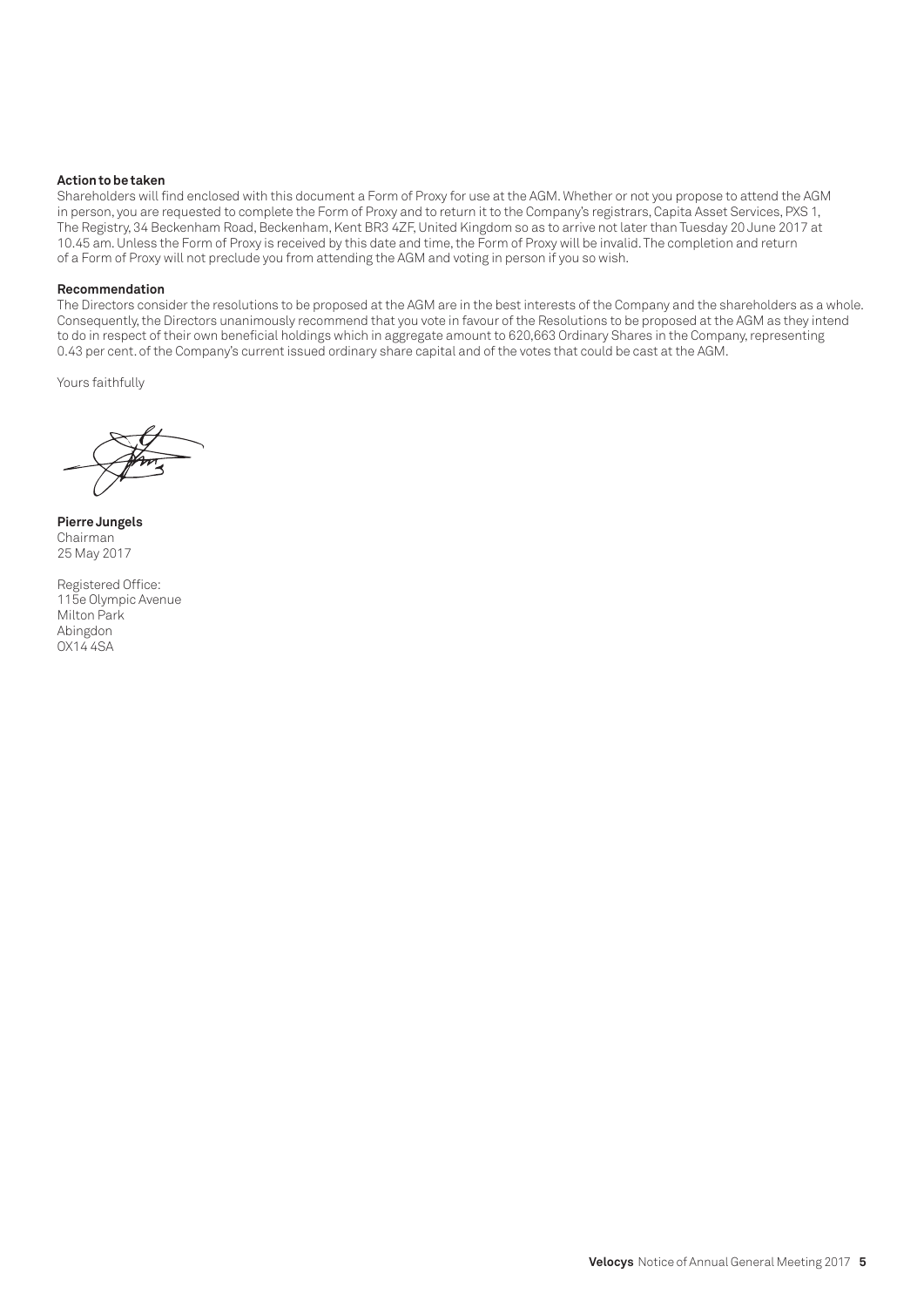**NOTICE IS HEREBY GIVEN THAT the ANNUAL GENERAL MEETING** of the Company will be held at Milton Park Innovation Centre, 99 Park Drive, Milton Park, Oxfordshire, OX14 4RY on Thursday 22 June 2017 at 10.45 am to consider and, if thought fit, pass the following resolutions. Resolutions nos. 1 to 12 and no. 15 will be proposed as ordinary resolutions and resolutions nos. 13 and 14 will be proposed as special resolutions.

#### **As ORDINARY BUSINESS**

#### **Ordinary resolutions**

- 1. To receive, consider and adopt the annual accounts of the Company as at 31 December 2016 and the Directors' and auditors' reports thereon.
- 2. To re-elect Susan Robertson (Executive Director and Chief Financial Officer) as a Director of the Company.
- 3. To re-elect Sandy Shaw (Non-Executive Director, Chair of the Remuneration Committee and a member of the Nomination Committee) as a Director of the Company.
- 4. To re-elect David Pummell (Executive Director and Chief Executive Officer) as a Director of the Company.
- 5. To re-elect Ross Allonby (Non-Executive Director and a member of the Audit and Risk, Remuneration and Nomination Committees) as a Director of the Company.
- 6. To re-elect Pierre Jungels (Chairman of the Board and Chairman of the Nomination Committee) as a Director of the Company.
- 7. To re-elect Julian West (Non-Executive Director and a member of the Audit and Risk, Remuneration and Nomination Committees) as a Director of the Company.
- 8. To re-elect Paul Schubert (Executive Director and Chief Operating Officer) as a Director of the Company.
- 9. To elect Andrew Morris (Non-Executive Director) as a Director of the Company.
- 10. To re-appoint PricewaterhouseCoopers LLP as auditors of the Company to hold office from the conclusion of the annual general meeting until the conclusion of the next general meeting of the Company at which accounts are laid.
- 11. To authorise the Directors of the Company to fix the remuneration of the auditors.

#### **As SPECIAL BUSINESS**

#### **Ordinary resolution**

12. That

- (a) the Directors of the Company be and are hereby generally and unconditionally authorised for the purposes of section 551 of the Companies Act 2006 (the "**Act**") to allot shares in the Company or to grant rights to subscribe for or to convert any security into shares in the Company ("**Rights**") up to an aggregate nominal amount of £480,052.39 (representing approximately 33 per cent. of the Company's issued ordinary share capital at the date of posting of this notice) such authority to expire, unless sooner revoked or altered by the Company in general meeting, on 31 July 2018 or at the conclusion of the next annual general meeting of the Company in 2018 (whichever is the earlier) and provided further that the Company may before the expiry of this authority make an offer or agreement which would or might require shares to be allotted or Rights to be granted after the expiry of this authority and the Directors may allot shares or grant Rights in pursuance of any such offer or agreement as if the authority conferred hereby had not expired; and
- (b) all other authorities conferred on the Directors prior to the date of passing of this resolution to allot equity securities are hereby revoked save to the extent that such authorities have been utilised or agreed to be utilised.

#### **Special resolution**

- 13. That pursuant to the authority conferred by resolution numbered 12 being passed, the Directors be and they are empowered pursuant to section 570 of the Act to allot equity securities (within the meaning of section 560 of the Act) wholly for cash pursuant to the authority conferred by the previous resolution as if sub-section (1) of Section 561 of the Act did not apply to any such allotment, provided that this power shall be limited to the allotment of equity securities:
	- (a) in connection with an offer of such securities by way of rights to holders of ordinary shares of 1p each in the capital of the Company ("**ordinary shares**") in proportion (as nearly as may be practicable) to their respective holdings of such shares, but subject to such exclusions or other arrangements as the Directors may deem necessary or expedient in relation to fractional entitlements or any legal or practical problems under the laws of any territory, or the requirements of any regulatory body or stock exchange; and
	- (b) otherwise than pursuant to sub-paragraph (a) above up to an aggregate nominal amount of £144,015.72 (representing 10% of the Company's issued ordinary share capital at the date of posting this notice),

and shall expire on 31 July 2018 or at the conclusion of the next annual general meeting of the Company in 2018 (whichever is the earlier), and provided further that the Company may before the expiry of this authority make an offer or agreement which would or might require relevant securities to be allotted after the expiry of this authority and the Directors may allot equity securities in pursuance of any such offer or agreement as if the authority conferred hereby had not expired.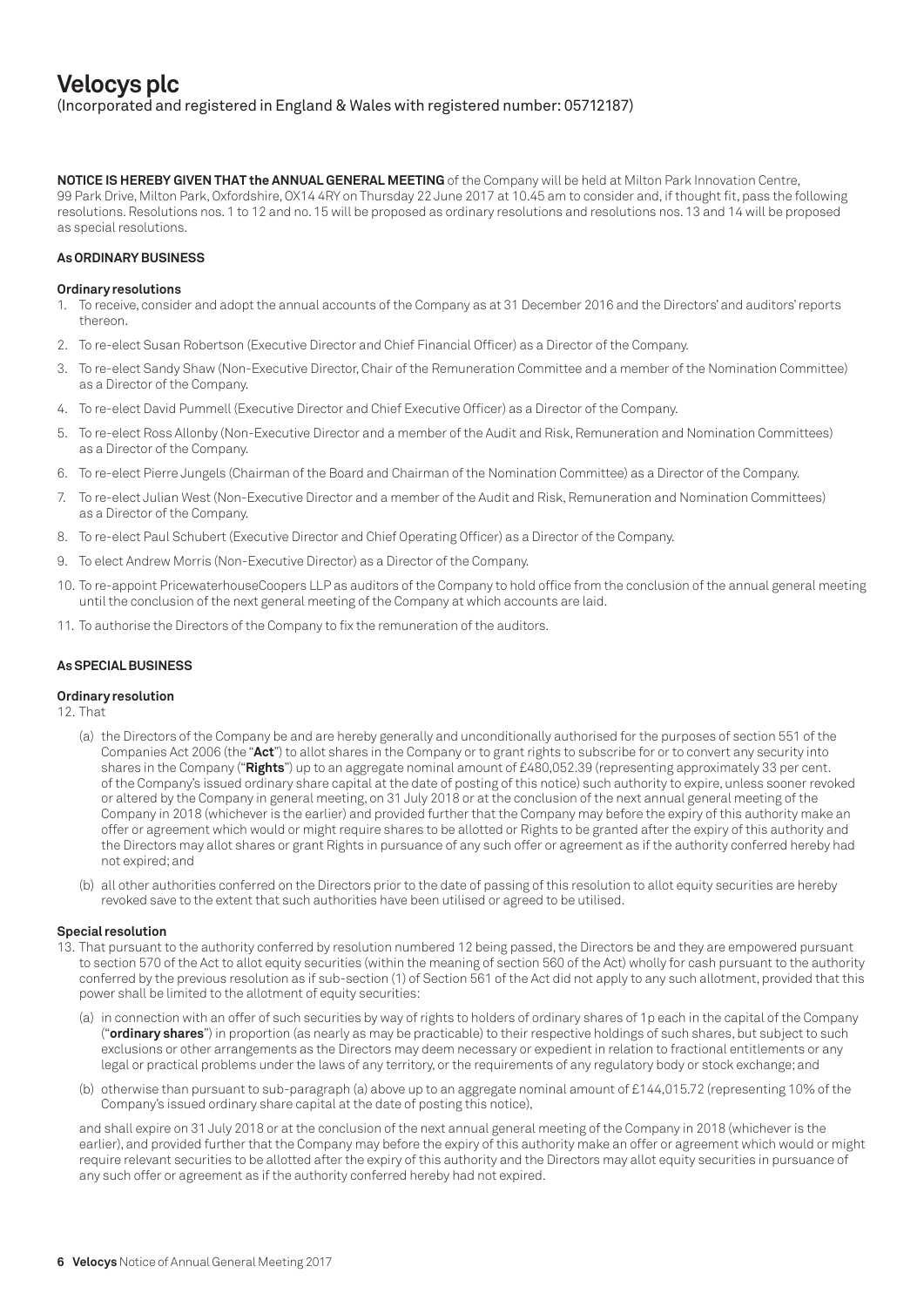This power applies in relation to a sale of shares which is an allotment of equity securities by virtue of section 560 (3) of the Act as if in the first paragraph of this resolution the words "pursuant to the authority conferred by resolution numbered 12 being passed" were omitted.

#### **Special resolution**

- 14. That the Company be and is generally and unconditionally authorised for the purposes of section 701 of the Act to make one or more market purchases (within the meaning of section 693(4) of the Act) on the AIM market of the London Stock Exchange of its ordinary shares provided that:
	- (a) the maximum aggregate number of ordinary shares authorised to be purchased is 14,401,572 (representing 10% of the Company's issued ordinary share capital at the date of posting of this notice);
	- (b) the minimum price which may be paid for such shares is 1p per ordinary share;
	- (c) the maximum price which may be paid for an ordinary share shall not be more, at the time of purchase, than the amount equal to 105 per cent. of the average of the middle market quotations for an ordinary share as derived from the London Stock Exchange for the five business days immediately preceding the date on which the ordinary share is purchased;
	- (d) unless previously renewed, varied or revoked, the authority conferred shall expire at the conclusion of the next annual general meeting of the Company in 2018; and
	- (e) the Company may make a contract or contracts to purchase ordinary shares under the authority conferred prior to the expiry of such authority which will or may be executed wholly or partly after the expiry of such authority and may make a purchase of ordinary shares in pursuance of any such contract or contracts, as if such authority had not expired.

#### **Ordinary resolution**

15. That any payments to the Chairman and other Non-Executive Directors out of the funds of the Company by way of fees for their services in excess of the amount specified in Article 92 of the Company's Articles of Association be approved and ratified as though the directors had been authorised pursuant to Article 92 of the Articles to make payments of such amounts.

#### **BY ORDER OF THE BOARD**

**Jeremy Gorman FCA Secretary** 25 May 2017

**Registered Office:**  115e Olympic Avenue Milton Park Abingdon, OX14 4SA